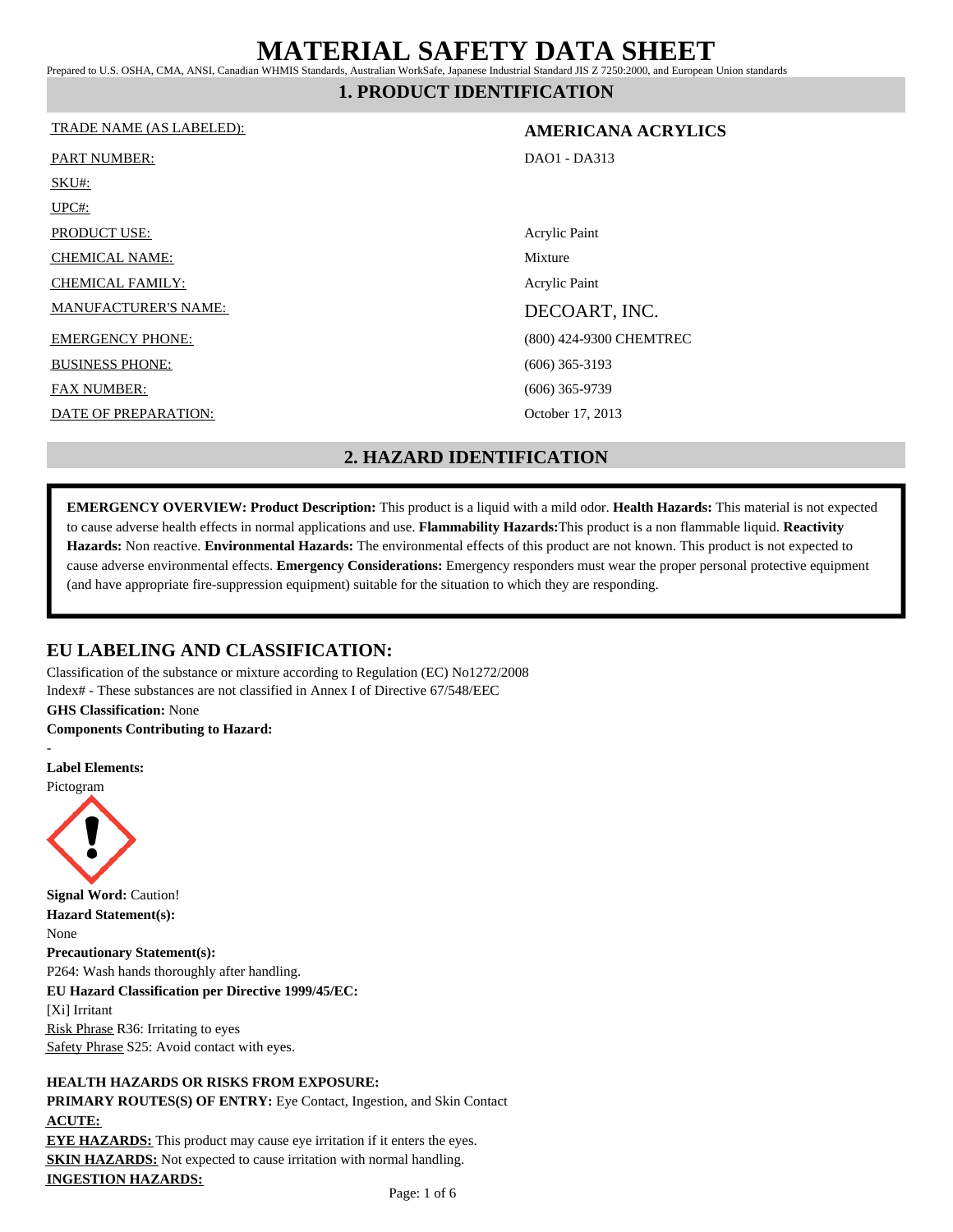Not expected to be a normal route of entry

**INHALATION HAZARDS:** No hazards expected.

**CONDITIONS AGGRAVATED BY EXPOSURE:** None expected. Maintain housekeeping and personal hygiene to minimize exposure.

**CONDITIONS AGGRAVATED BY OVEREXPOSURE:** None expected

**CHRONIC:**

None Known

## **3. COMPOSITION and INFORMATION ON INGREDIENTS**

| <b>Hazardous</b><br><b>Ingredients</b> | CAS#                  | <b>EINECS#</b>  | $\text{ICSC}$ #      | WT#     | <b>Hazard Symbol Risk Phrases</b>                               |  |
|----------------------------------------|-----------------------|-----------------|----------------------|---------|-----------------------------------------------------------------|--|
| Water                                  | 7732-18-5             | 231-791-2       | <b>Not</b><br>Listed | $<$ 33% | <b>HAZARD CLASSIFICATION:</b><br><b>NONE RISK PHRASES: NONE</b> |  |
| Acrylate Polymer<br>Solution           | 28205-96-1            | Not Listed      | <b>Not</b><br>Listed | $<32\%$ | <b>HAZARD CLASSIFICATION:</b><br><b>NONE RISK PHRASES: NONE</b> |  |
| Ground Limestone                       | 1317-65-3             | 215-279-6       | <b>Not</b><br>Listed | $<30\%$ | <b>HAZARD CLASSIFICATION:</b><br><b>NONE RISK PHRASES: NONE</b> |  |
| Titanium Oxide                         | 13463-67-7            | 236-675-5       | 0338                 | $<20\%$ | <b>HAZARD CLASSIFICATION:</b><br><b>NONE RISK PHRASES: NONE</b> |  |
| Non-Hazardous<br>Colorants             | Non-Hazardous Mixture | Not Listed      | <b>Not</b><br>Listed | $<9\%$  | <b>HAZARD CLASSIFICATION:</b><br><b>NONE RISK PHRASES: NONE</b> |  |
| Calcined Kaolin                        | 66402-68-4            | Not Listed      | <b>Not</b><br>Listed | $<8\%$  | <b>HAZARD CLASSIFICATION:</b><br><b>NONE RISK PHRASES: NONE</b> |  |
| Propylene Glycol                       | $57 - 55 - 6$         | $200 - 338 - 0$ | 0321                 | $<2\%$  | <b>HAZARD CLASSIFICATION:</b><br><b>NONE RISK PHRASES: NONE</b> |  |

Balance of other ingredients are non-hazardous or less than 1% in concentration (or 0.1% for carcinogens, reproductive toxins, or respiratory sensitizers

NOTE:

ALL WHMIS required information is included in appropriate sections based on the ANSI Z400.1-2010 format. This product has been classified in accordance with the hazard criteria of the CPR and the MSDS contains all the information required by the CPR, EU Directives and the Japanese Industrial Standard JIS Z 7250: 2000. This material is classified as hazardous under OSHA regulations 29 CFR 1910.1200.

## **4. FIRST-AID MEASURES**

Contaminated individuals of chemical exposure must be taken for medical attention if any adverse effect occurs. Rescuers should be taken for medical attention, if necessary. Take copy of label and MSDS to health professional with contaminated individual.

**SKIN EXPOSURE:** Wash with soap and water. If discomfort occurs or persists, contact a physician immediately.

**EYE EXPOSURE:** Immediately flush eyes with plenty of water for at least 15 minutes, lifting lower and upper eyelids occasionally. Get medical attention if irritation persists.

**INHALATION:** If breathing becomes difficult remove contaminated individual to fresh air. If victim is not breathing provide artificial respiration. Seek medical attention immediately.

**INGESTION:** If this product is swallowed, CALL PHYSICIAN OR POISON CONTROL CENTER FOR MOST CURRENT INFORMATION. If professional advice is not available, do not induce vomiting. Never induce vomiting or give diluents (milk or water) to someone who is unconscious, having convulsions, or unable to swallow.

**RECOMMENDATIONS TO PHYSICIANS:** Treat symptoms and eliminate overexposure.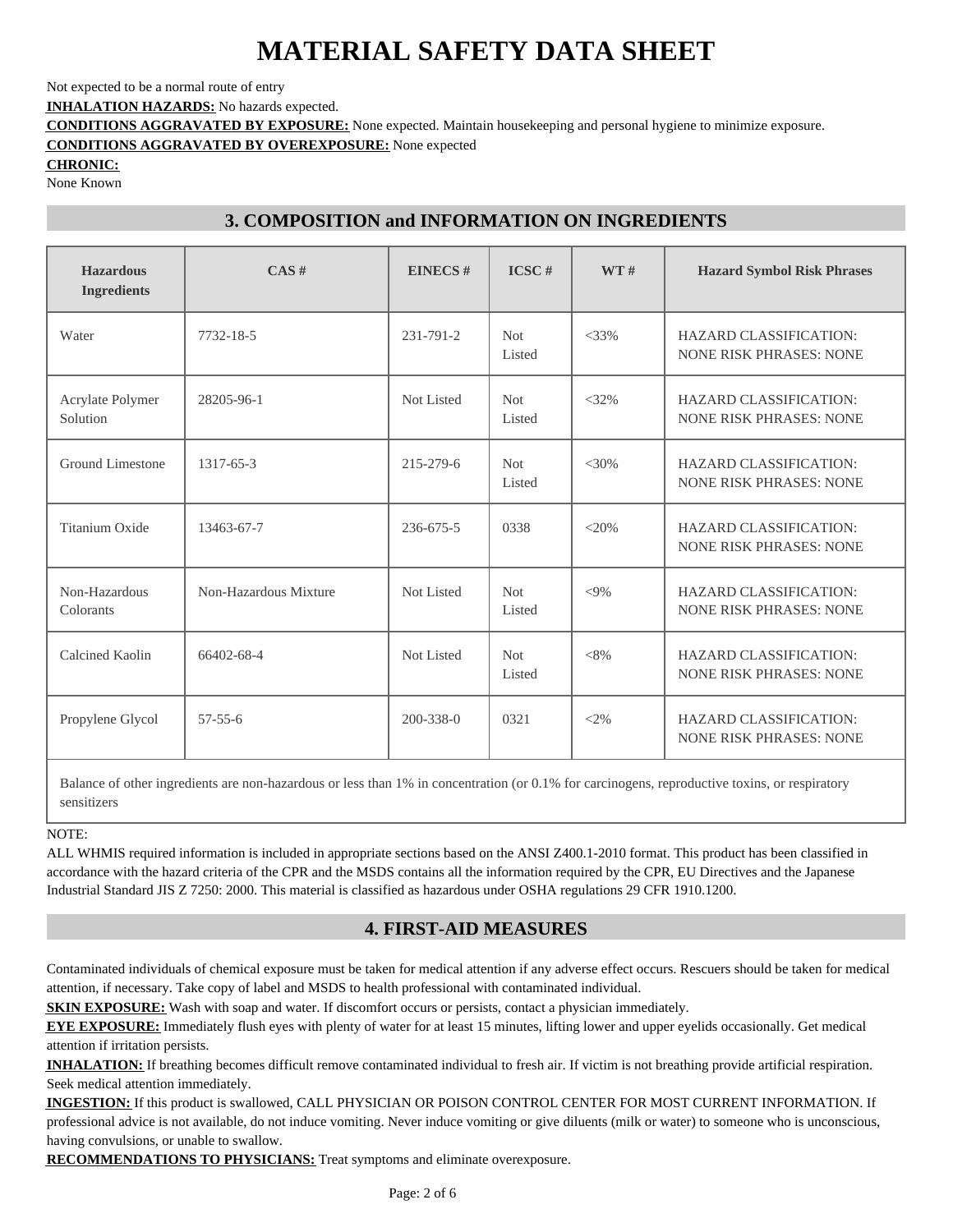## **5. FIRE-FIGHTING MEASURES MATERIAL SAFETY DATA SHEET**



## **6. ACCIDENTAL RELEASE MEASURES**

**SPILL AND LEAK RESPONSE:** Absorb spill with inert material (e.g. vermiculite, sand, or earth), then place in suitable container for disposal. Clean up spills immediately, observing precautions.

US Regulations (CERCLA) require reporting spills and releases to soil, water and air in excess of reportable quantities. The toll free number for the US Coast Guard National Response Center is (800) 424-8802.

**DISPOSAL:** Dispose of in accordance with applicable Federal, State, and local procedures (see Section 13, Disposal Considerations).

### **7. HANDLING and STORAGE**

**WORK PRACTICES AND HYGIENE PRACTICES:** Wash thoroughly after handling this product. Do not eat, drink, smoke, or apply cosmetics while handling this product.

**STORAGE AND HANDLING PRACTICES:** Avoid contact with eyes. Store in a tightly sealed container. Store in a cool, dry, well ventilated area. Protect from physical damage.

## **8. EXPOSURE CONTROLS - PERSONAL PROTECTION**

**VENTILATION AND ENGINEERING CONTROLS:** Use with adequate ventilation to ensure exposure levels are maintained below the limits provided below. Use local exhaust ventilation, and process enclosure if necessary, to control airborne dust. Ensure eyewash/safety shower stations are available near areas where this product is used.

#### **EXPOSURE LIMITS/GUIDELINES**

| <b>Component Name:</b>           | CAS#                  | <b>ACGIH TLVs</b> | <b>OSHA-PELs</b> | <b>NIOSH-TLVs</b> | Other             |
|----------------------------------|-----------------------|-------------------|------------------|-------------------|-------------------|
| Water                            | 7732-18-5             | Not Listed        | Not Listed       | Not Listed        | <b>Not Listed</b> |
| <b>Acrylate Polymer Solution</b> | 28205-96-1            | Not Listed        | Not Listed       | Not Listed        | Not Listed        |
| Ground Limestone                 | 1317-65-3             | Not Listed        | Not Listed       | Not Listed        | Not Listed        |
| Titanium Oxide                   | 13463-67-7            | Not Listed        | Not Listed       | Not Listed        | <b>Not Listed</b> |
| Non-Hazardous Colorants          | Non-Hazardous Mixture | Not Listed        | Not Listed       | Not Listed        | Not Listed        |
| Calcined Kaolin                  | 66402-68-4            | Not Listed        | Not Listed       | Not Listed        | Not Listed        |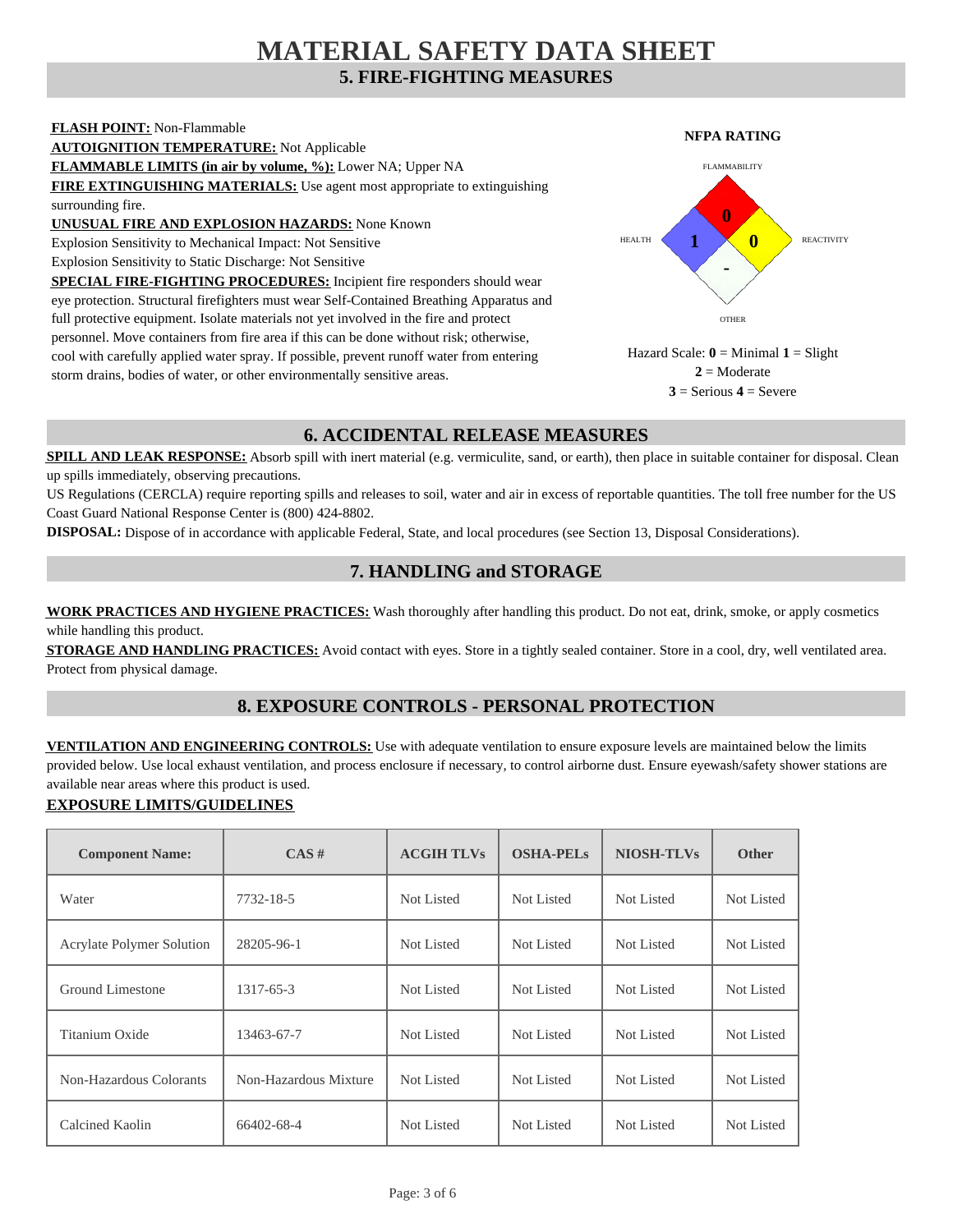International exposure limits may be established for the components of this product. Please check with competent authority in each country for the most recent limits in place.

The following information on appropriate Personal Protective Equipment is provided to assist employers in complying with OSHA regulations found in 29 CFR Subpart I (beginning at 1910.132) or equivalent standard of Canada, or standards of EU member states (including EN 149 for respiratory PPE, and EN 166 for face/eye protection), and those of Japan. Please reference applicable regulations and standards for relevant details.

**RESPIRATORY PROTECTION:** Not required with normal use. If necessary, use only respiratory protection authorized in the U.S. Federal OSHA Respiratory Protection Standard (29 CFR 1910.134), equivalent U.S. State standards, Canadian CSA standard Z94.4-93, the European Standard EN149, or EU member states.

**EYE PROTECTION:** Not normally required however, safety glasses are recommended as appropriate to prevent eye contact. If necessary, refer to U.S. OSHA 29 CFR 1910.133, Canadian Standards, and the European Standard EN166, Australian Standards, or relevant Japanese Standards. HAND PROTECTION: Not required under normal use. If desired, wear rubber gloves to prevent skin contact. If necessary, refer to U.S. OSHA 29 CFR 1910.138, the European Standard DIN EN 374, the appropriate Standards of Canada, Australian Standards, or relevant Japanese Standards. **BODY PROTECTION:** Not required under normal use. Wear appropriate clothing sufficient to prevent skin contact. If necessary, refer to appropriate Standards of Canada, or appropriate Standards of the EU, Australian Standards, or relevant Japanese Standards.

## **9. PHYSICAL and CHEMICAL PROPERTIES**

**VAPOR DENSITY:** Not Available **SPECIFIC GRAVITY @ 20°C: Not Available VAPOR PRESSURE:** Not Available **FREEZING POINT:** Not Availble **ODOR THRESHOLD:** Mild **APPEARANCE, ODOR and COLOR:** This product is a liquid with a mild odor.

**EVAPORATION RATE (n-BuAc=1):** Not Available **SOLUBILITY IN WATER:** Not Available **pH:** Not Available **BOILING POINT:** Not Available

## **10. STABILITY and REACTIVITY**

**STABILITY:** Stable **DECOMPOSITION PRODUCTS:** Carbon Monoxide and Carbon Dioxide **MATERIALS WITH WHICH SUBSTANCE IS INCOMPATIBLE:** None Known **HAZARDOUS POLYMERIZATION:** Will Not Occur. **CONDITIONS TO AVOID:** None Known

## **11. TOXICOLOGICAL INFORMATION**

#### **TOXICITY DATA:**

**Routes of Entry:** Eye contact, Ingestion, Skin Contact

No LD50/LC50 information found relating to normal routes of occupational exposures.

**SUSPECTED CANCER AGENT:** None of the ingredients are found on the following lists: FEDERAL OSHA Z LIST, NTP, CAL/OSHA, IARC and

therefore is not considered to be, nor suspected to be a cancer-causing agent by these agencies.

**IRRITANCY OF PRODUCT:** This product may cause eye irritation.

**SENSITIZATION TO THE PRODUCT:** These products are not known to cause human skin or respiratory sensitization.

**REPRODUCTIVE TOXICITY INFORMATION:** Listed below is information concerning the effects of this product and its components on the human reproductive system.

Mutagenicity: The components of this product are not reported to produce mutagenic effects in humans.

Embryotoxicity: The components of this product are not reported to produce embryotoxic effects in humans.

Teratogenicity: The components of this product are not reported to produce teratogenicity effects in humans.

Reproductive Toxicity: The components of this product are not reported to produce reproductive effects in humans.

## **12. ECOLOGICAL INFORMATION**

ALL WORK PRACTICES MUST BE AIMED AT ELIMINATING ENVIRONMENTAL CONTAMINATION. **ECOTOXICITY:** Not available.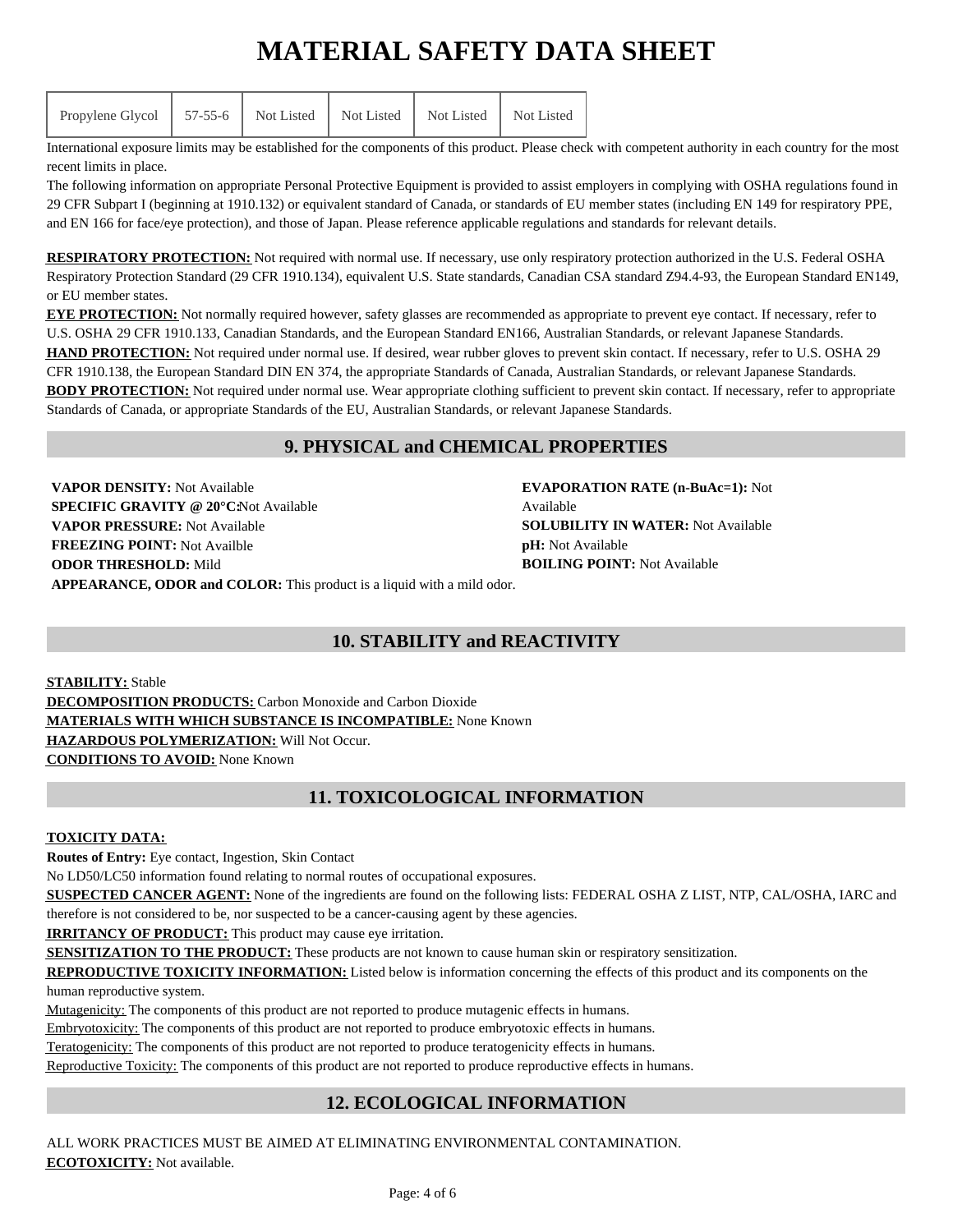#### **BOD5 and COD:** Not available.

**PRODUCTS OF BIODEGRADATION:** Not available

**TOXICITY OF THE PRODUCTS OF BIODEGRADATION:** Not available

**ENVIRONMENTAL STABILITY:** Controls should be engineered to prevent release to the environment, including procedures to prevent spills,

atmospheric release and release to waterways

**BIOACCUMULATION/ACCUMULATION:** These products have not been tested for bio-accumulation potential.

## **13. DISPOSAL CONSIDERATIONS**

**PREPARING WASTES FOR DISPOSAL:** Waste disposal must be in accordance with appropriate U.S. Federal, State, and local regulations, those of Canada, Australia, EU Member States and Japan.

## **14. TRANSPORTATION INFORMATION**

#### **US DOT, IATA, IMO, ADR:**

#### **Domestic (Land, D.O.T.)**

Proper Shipping Name: Non-Regulated Material Hazard Class: Non Hazardous - Non Regulated

#### **International (Water, I.M.O.)**

Proper Shipping Name: Non-Regulated Material Hazard Class: Non Hazardous - Non Regulated

#### **International (Air, I.C.A.O.)**

Proper Shipping Name: Non-regulated Material

Hazard Class: Non Hazardous - Non Regulated

U.S. DEPARTMENT OF TRANSPORTATION (DOT) SHIPPING REGULATIONS: This product is not classified as dangerous goods, per U.S. DOT regulations, under 49 CFR 172.101. Non-Regulated

TRANSPORT CANADA, TRANSPORTATION OF DANGEROUS GOODS REGULATIONS: These products are not classified as Dangerous Goods, per regulations of Transport Canada.

INTERNATIONAL AIR TRANSPORT ASSOCIATION (IATA): These products are not classified as Dangerous Goods, by rules of IATA INTERNATIONAL MARITIME ORGANIZATION (IMO) DESIGNATION: These products are not classified as Dangerous Goods by the International Maritime Organization.

EUROPEAN AGREEMENT CONCERNING THE INTERNATIONAL CARRIAGE OF DANGEROUS GOODS BY ROAD (ADR): These products are classified by the United Nations Economic Commission for Europe to be dangerous goods

## **15. REGULATORY INFORMATION**

#### **UNITED STATES REGULATIONS:**

**U.S. SARA REPORTING REQUIREMENTS:** The components of this product are subject to the reporting requirements of Sections 302, 304, and 313 of Title III of the Superfund Amendments and Reauthorization Act.

**U.S. SARA THRESHOLD PLANNING QUANTITY:** There are no specific Threshold Planning Quantities for any component

of these products. The default Federal MSDS submission and inventory requirement filing threshold of 10,000 lb (4,540 kg) therefore applies, per 40 CFR 370.20.

**U.S. CERCLA REPORTABLE QUANTITY (RQ):** None

**U.S. TSCA INVENTORY STATUS:** The components of this product are listed in the TSCA Inventory.

**CALIFORNIA SAFE DRINKING WATER AND TOXIC ENFORCEMENT ACT (PROPOSITION 65):** This product does not contain any component above the 0.1% level which is listed as a California Proposition 65 chemical.

#### **CANADIAN REGULATIONS:**

**CANADIAN DSL/NDSL INVENTORY STATUS:** The components of this product are not on the DSL Inventory.

**CANADIAN ENVIRONMENTAL PROTECTION ACT (CEPA) PRIORITIES SUBSTANCES LISTS:** No component of this product is on the

CEPA First Priorities Substance Lists.

**CANADIAN WHMIS CLASSIFICATION and SYMBOLS:** Not Classified

### **EUROPEAN ECONOMIC COMMUNITY INFORMATION:**

### **Classification of the substance or mixture according to Regulation (EC) No1272/2008**

Index# - These substances are not classified in Annex I of Directive 67/548/EEC

[Xi] Irritant

Risk Phrase R36: Irritating to eyes

Safety Phrase S25: Avoid contact with eyes.